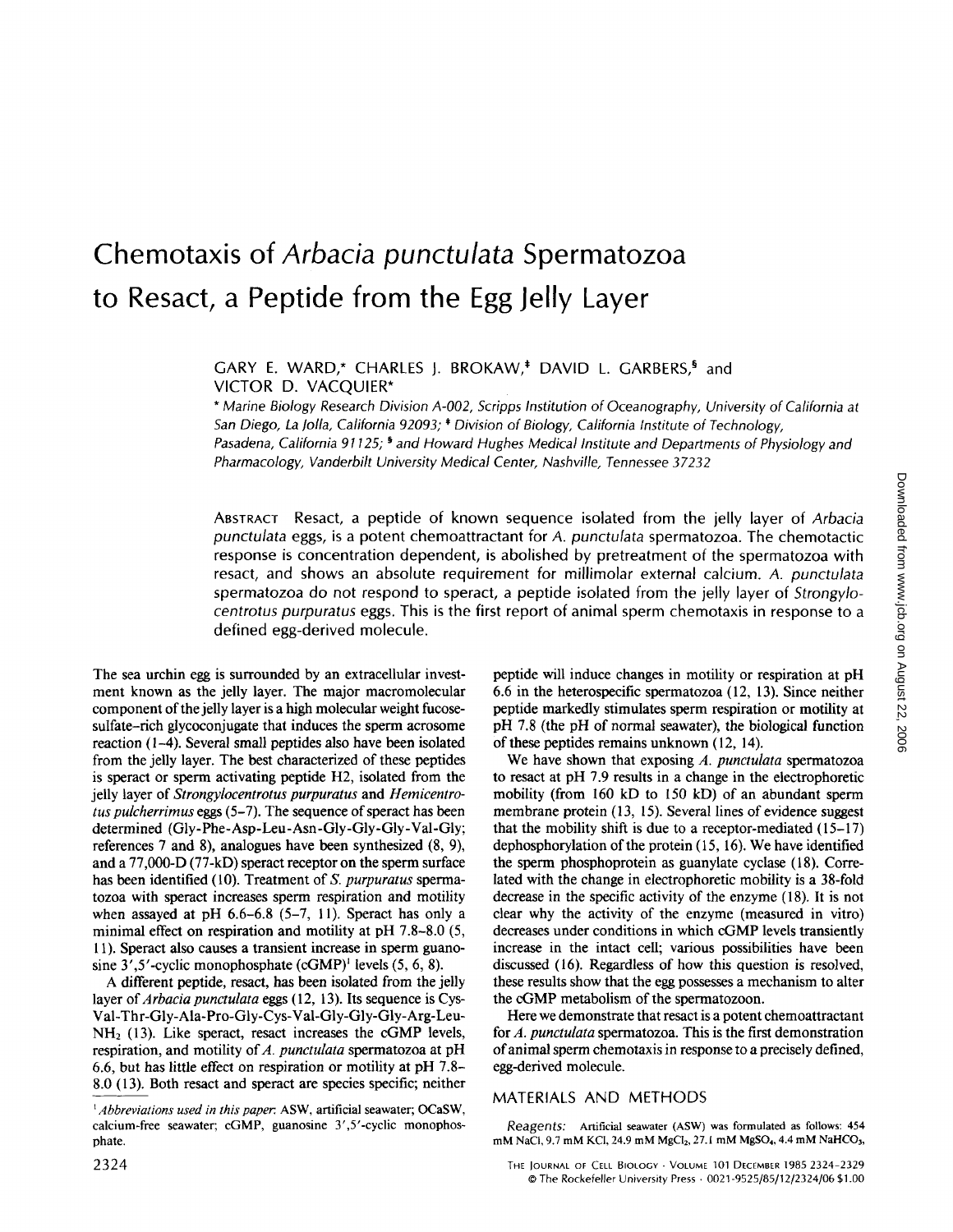l0 mM CaCl2, 10 mM *N-2-hydroxyethylpiperazine-N'-2-ethanesulfonic* acid, 0.5% (wt/vol) polyvinylpyrrolidone, pH 7.9. Calcium-free seawater (OCaSW) was ASW from which the 10 mM CaCl<sub>2</sub> had been omitted. Acid-solubilized whole *A. punctulata egg* jelly was prepared as described (15). Resact and speract were synthesized as described (8, 12, 13). Sodium dodecyl sulfate (SDS, L-5750) was from Sigma Chemical Co. (St. Louis, MO), and 6-carboxyfiuorescein was from Eastman Kodak Co. (Rochester, NY).

*Gametes: Arbacia punctulata* were spawned by intracoelomic injection of 0.2 ml of 0.5 M KCI. Spermatozoa were collected from the gonopores with a pipette, diluted with 2 vol of ASW (or OCaSW), and stored on ice. Immediately before observation, the spermatozoa were diluted to a final concentration of  $1.5 \times 10^6$  cells/ml with ASW (or OCaSW).

*Microscopy:* Sperm swimming behavior was observed using a 2.5x objective lens under dark field conditions. Illumination was provided by a LXI50F lamp (ILC Technology Inc., Sunnyvale, CA), a Chadwick-Helmuth model 136 flash power supply (Chadwick-Helmuth Co., Inc., El Monte, CA), and a General Radio model 1310B audio oscillator (GENRAD, INC., Concord, MA) generating trigger pulses at 70 Hz. The stage temperature was maintained at 18"C, and spermatozoa swimming at the upper and lower surfaces of an open drop were photographed (l-s exposures) on Kodak Plus-X film.

A microinjection apparatus (19) was used to introduce test solutions into the sperm suspension. Typically, 1 nl of test material was injected into a  $20-\mu$ 1 drop of sperm suspension (using a micropipette of  $50-\mu m$  bore diameter). In some experiments, a tracer dye (6-carboxyfluorescein) was co-injected with peptide. Immediately after injection (1 nl, 100 nM resact, 0.5 mM 6-carboxyfluorescein), visible fluorescence was confined to a circle of  $\sim$ 250  $\mu$ m at the tip of the pipette. The diameter of the injected drop increased to 500  $\mu$ m by 1 min postinjection. In all experiments shown the micropipette was withdrawn after injection, as reflections from the glass obscured the photographic image.

*Sodium Dodecyl Sulfate Polyacrylamide Gel Electrophoresis (SDS PAGE):* To prepare samples for SDS PAGE, spermatozoa were pelleted from a suspension of  $1.5 \times 10^6$  cells/ml by 8-min centrifugation at

2,000 g (2°C), resuspended to a final dilution of  $10^7$  cells/ml in ASW (or OCaSW) from which the polyvinylpyrrolidone had been omitted, and extracted with 10% (wt/vol) trichloroacetic acid. Processing of trichloroacetic acidinsoluble material for SDS PAGE was as described (15). Gels were silver-stained by the method of Morrissey (20).

#### RESULTS

### *Response of Spermatozoa to Resact*

The normal swimming behavior of *A. punctulata* spermatozoa in an open drop of ASW is shown in Fig. 1 a. Spermatozoa thigmotactically trapped on the upper and lower surfaces of the drop (21, 22) were found to swim in circles of 50-60- $~\mu$ m diam. The typical response of spermatozoa to 10 nM resact delivered into the drop by microinjection is shown in Fig. 1, *b-e.* Within seconds after injection of resact, many spermatozoa in the area of the injected material were swimming in straighter trajectories, and a slight accumulation of spermatozoa appeared to be forming (Fig.  $1 b$ ). By 40 s, the cluster had grown and a sperm-depleted zone surrounding the cluster was evident (Fig. 1 $c$ ). As resact diffused from the area of injection, both the number of spermatozoa recruited into the cluster and the size of the duster continued to grow (Fig. 1,  $d$  and  $e$ ). Eventually (90 s) the accumulated spermatozoa started to disperse, although the difference in track shape was still clearly evident (Fig.  $1f$ ). At all times spermatozoa outside the zone of influence of the injected resact continued to swim,



FIGURE 1 Effect of 10 nM resact on A. punctulata spermatozoa. A micropipette was inserted into a 20-µl drop of sperm suspension (position of the micropipette is indicated in a). 1 nt of 10 nM resact was injected into the drop and 5 s later the micropipette was removed. Photographs (1-s exposures) were taken (a) 5 s before insertion of the micropipette, and (b) 20 s, (c) 40 s, (d) 50 s, (e) 70 s, (f) 90 s postinjection. Bar, 200  $\mu$ m.  $\times$  34.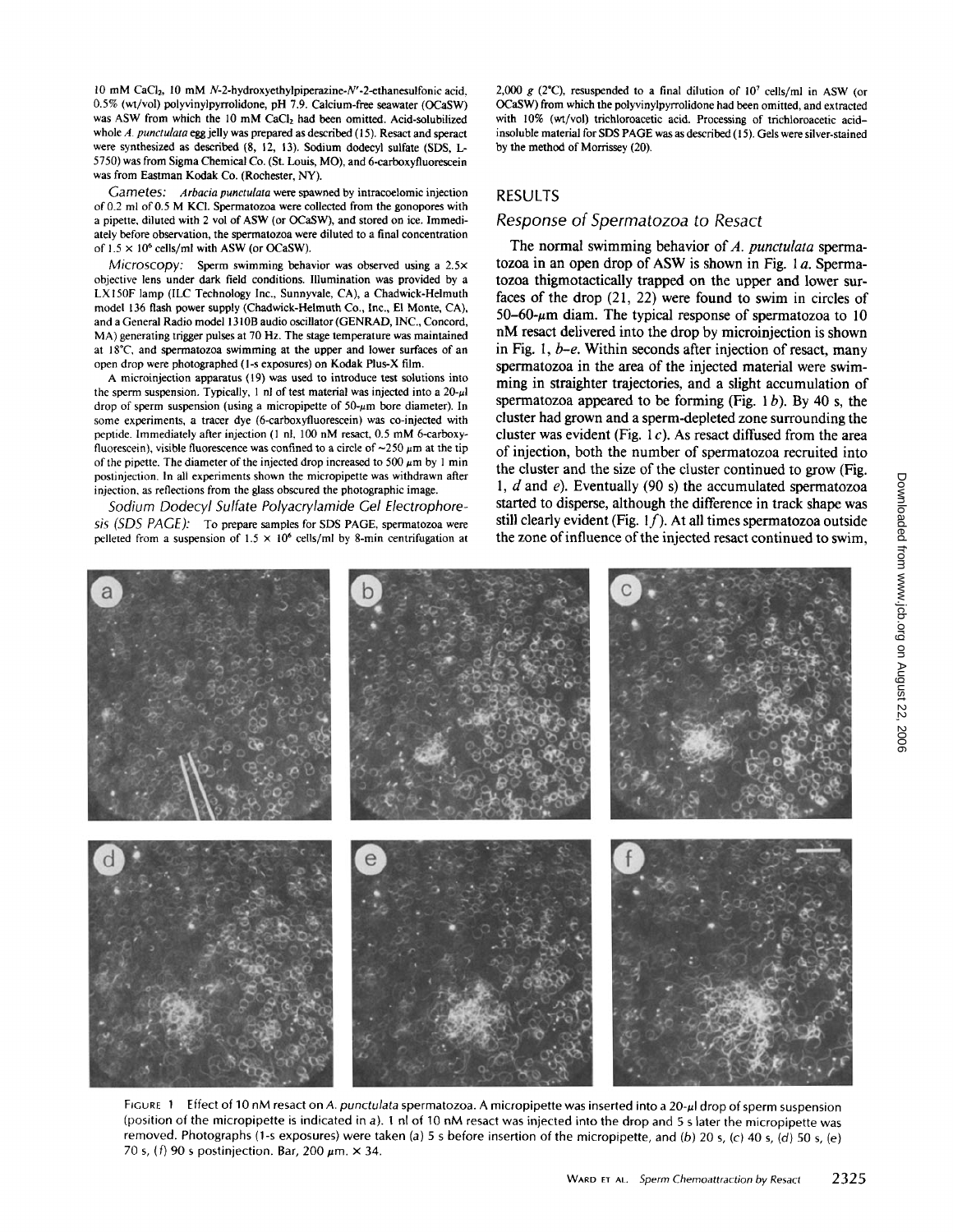

FIGURE 2 Comparison of the effects of (a) 100 nM resact and (b) 10  $\mu$ m speract on *A. punctulata* spermatozoa. Sperm tracks were photographed 50 s after peptide injection. In both cases, peptide was injected just below the center of the field. Bar, 300  $\mu$ m,  $\times$  41.

in place, in 50-60- $\mu$ m circles. Injection of whole acid-solubilized A. *punctulata egg* jelly had qualitatively the same effect as resact (not shown). However, injection of an equivalent volume of speract, at concentrations as high as 10  $\mu$ M, had no effect on either the swimming behavior or the distribution of the spermatozoa (Fig.  $2b$ ).

The effects of resact on sperm swimming behavior were dose-dependent. Injection of 100 pM resact had no effect (Fig. 3a). A response was first detectable at 1 nM resact, which elicited a definite change in swimming behavior, but no accumulation (Fig.  $3b$ ). At 3.3 nM resact both a change in swimming pattern and an accumulation of spermatozoa were evident (Fig.  $3c$ ). At increasing concentrations of resact, the number of spermatozoa recruited into the cluster and the tightness of the cluster increased (Fig. 3, *d-f), as* did the length of time for which the cluster persisted (not shown). When spermatozoa at the concentration used for microscopic observation (1.5  $\times$  10<sup>6</sup> cells/ml) were exposed to solutions of resact, the electrophoretic mobility shift of the sperm guanylate cyclase (15) also showed a concentration-dependent response to resact (Fig. 3, lower panel): no effect at 10 pM, slight mobility shift at 100 pM, a nearly complete shift at 1 nM, and complete shift from 3.3 nM-1  $\mu$ M. Since resact microinjected into a drop of sperm suspension will diffuse away from the area of injection, the actual concentration of resact that elicited a threshold chemotactic response (Fig. 3b, upper panel) was probably slightly less than 1 nM. This correlates well with the minimum amount of resact required to induce the mobility shift of the guanylate cyclase (100 pM-I nM; Fig. 3,  $b$  and  $c$ , lower panel).

#### *Pretreatment of the Spermatozoa with Resact*

Prior exposure of spermatozoa to concentrated solutions of resact abolished their response to resact from the micropipette. A small volume of concentrated sperm suspension (2.5  $\times$  10<sup>9</sup> cells/ml) was incubated in either 1  $\mu$ M resact or ASW (control). After 2 min, the spermatozoa were diluted 1,000 fold, and resact was added to the control sample to a final concentration of I nM (both sperm suspensions then contained 1 nM resact). The control spermatozoa showed a good chemotactic response to 1  $\mu$ M resact (Fig. 4*a*). In contrast, the spermatozoa pretreated with resact showed no chemotaxis to 1  $\mu$ M resact (Fig. 4*b*).

## *Effect of External Calcium*

The clustering of spermatozoa in response to resact required millimolar concentrations of calcium in the surrounding seawater. The extent of accumulation and tightness of the clusters decreased markedly from 10 mM  $Ca<sup>2+</sup>$  (the concentration in normal seawater) to 3.5 mM Ca<sup>2+</sup> (Fig. 5, a and b). The response was even less evident at 1.15 mM Ca<sup>2+</sup> (Fig. 5c), and a cluster was just barely detectable at  $0.5 \text{ mM } Ca^{2+}$  (Fig. 5d). At calcium concentrations of 0.15 mM or lower, no accumulation was seen (Fig.  $5e$ ). Although the clustering response was blocked at these lower calcium concentrations, resact still induced a change in swimming behavior, manifest as an increase in track diameter (from 50-60  $\mu$ m to 80-100  $\mu$ m; Fig. 5, d and e).

#### DISCUSSION

The chemotaxis of animal spermatozoa to eggs or secretions from the female reproductive system is a widespread phenomenon. Sperm chemotaxis has been demonstrated in four major phyla (Cnidaria, Mollusca, Echinodermata, and Urochordata), and suggestive evidence exists in the Bryozoa, Annelida, Chaetognatha, Nematoda, and the lower vertebrates (see reference 22 for review). Very little is known in any animal species about the mechanism by which the attractants influence the direction of sperm motility or the chemical nature of the attractants themselves.

Previous attempts to characterize animal sperm chemoattractants have been limited to descriptions of the chemical stability, electrophoretic behavior, and protease sensitivity of crude or partially purified attractant preparations. Using this approach it has been suggested that the attractants of certain echinoderms (22) and hydroids (23) might be peptides. A siphonophore sperm attractant has been partially characterized electrophoretically, but the chemical nature of the sub-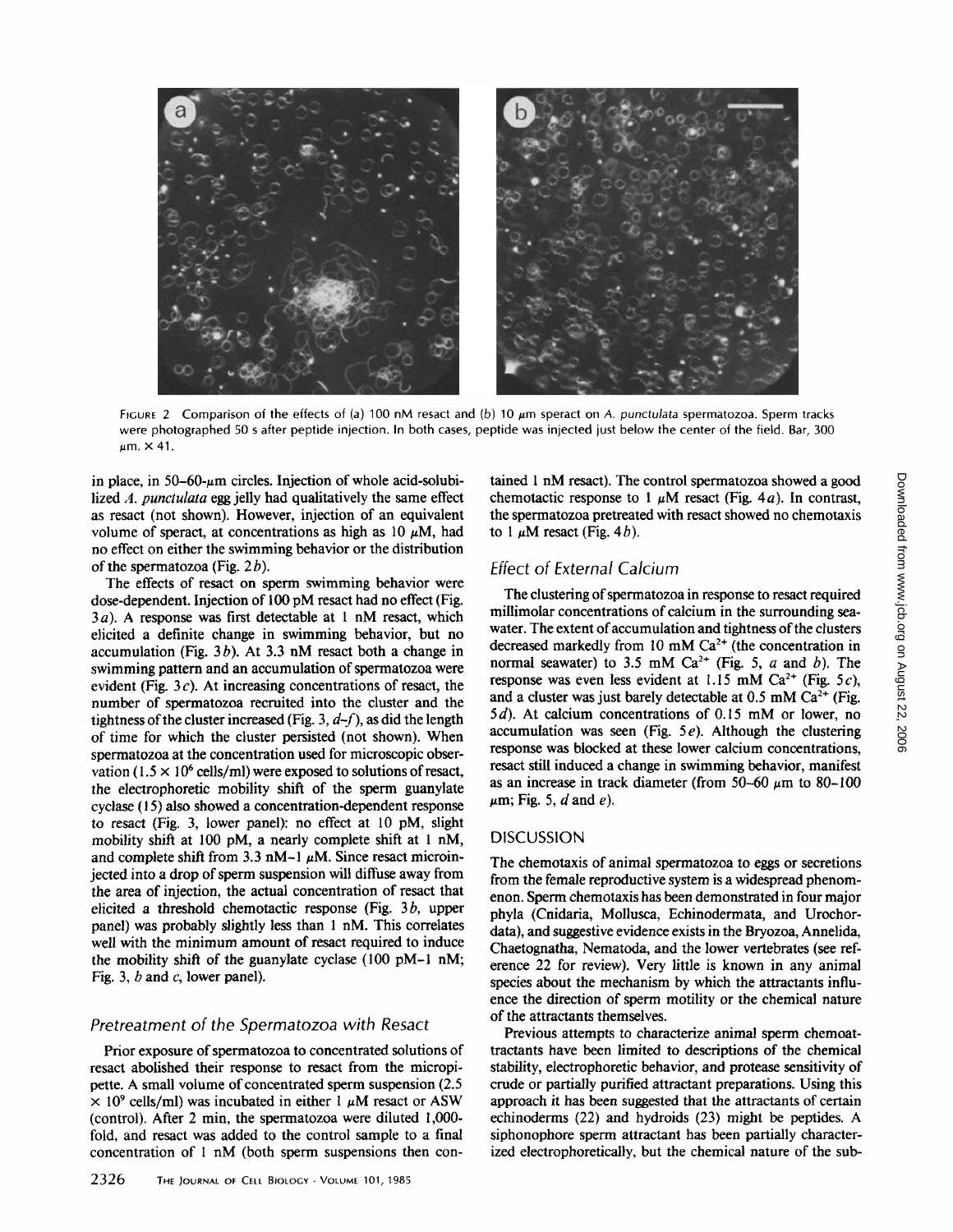

FIGURE 3 Effects of various concentrations of resact on sperm swimming behavior and on the electrophoretic mobility of guanylate cyclase. Upper panels, photographs were taken 40 s after the injection of 1 nl of various concentrations of resact into a 20- $\mu$ l drop of sperm suspension (1.5  $\times$  10<sup>6</sup> cells/ml). Injection in each case was just below the center of the field. Bar, 300  $\mu$ m.  $\times$  34. Lower panel, resact was added to 50 ml of sperm suspension (1.5  $\times$  10<sup>6</sup> cells/ml) to various final concentrations. After 2 min at 18°C the spermatozoa were processed for SDS PAGE as described in Materials and Methods. A portion of the silverstained gel is shown, and the positions of the 144-kD membrane protein (15) and the 160- and 150-kD forms of the guanylate cyclase are indicated. In previous experiments (13, 15), it was shown that the 160- to 150-kD mobility shift is induced within 5 s after the spermatozoa are exposed to resact. (a) 100 pM, (b) 1 nM, (c) 3.3 nM, (d) 10 nM, (e) 100 nM, (f) 1  $\mu$ M resact.

stance is unknown (24). Our results are the first description of animal sperm chemoattraction in response to a defined molecule of egg origin.

This work also represents the first demonstration of sperm chemotaxis in the sea urchin (see also references 22 and 25a). The chemotactic response to resact is distinctly different from the swarming response of sea urchin spermatozoa to solubilized egg jelly (25). The chemotactic response to resact requires

millimolar external calcium (Fig. 5), whereas *A. punctulata*  spermatozoa will swarm in response to egg jelly in OCaSW containing 1 mM EGTA (Ward, G., unpublished observations). Resact induces the mobility shift of the guanylate cyclase under calcium-free conditions (Ward, G., unpublished observations), demonstrating that the spermatozoa are still able to bind the peptide in the absence of external calcium. Speract binds to *S. purpuratus* spermatozoa in the absence of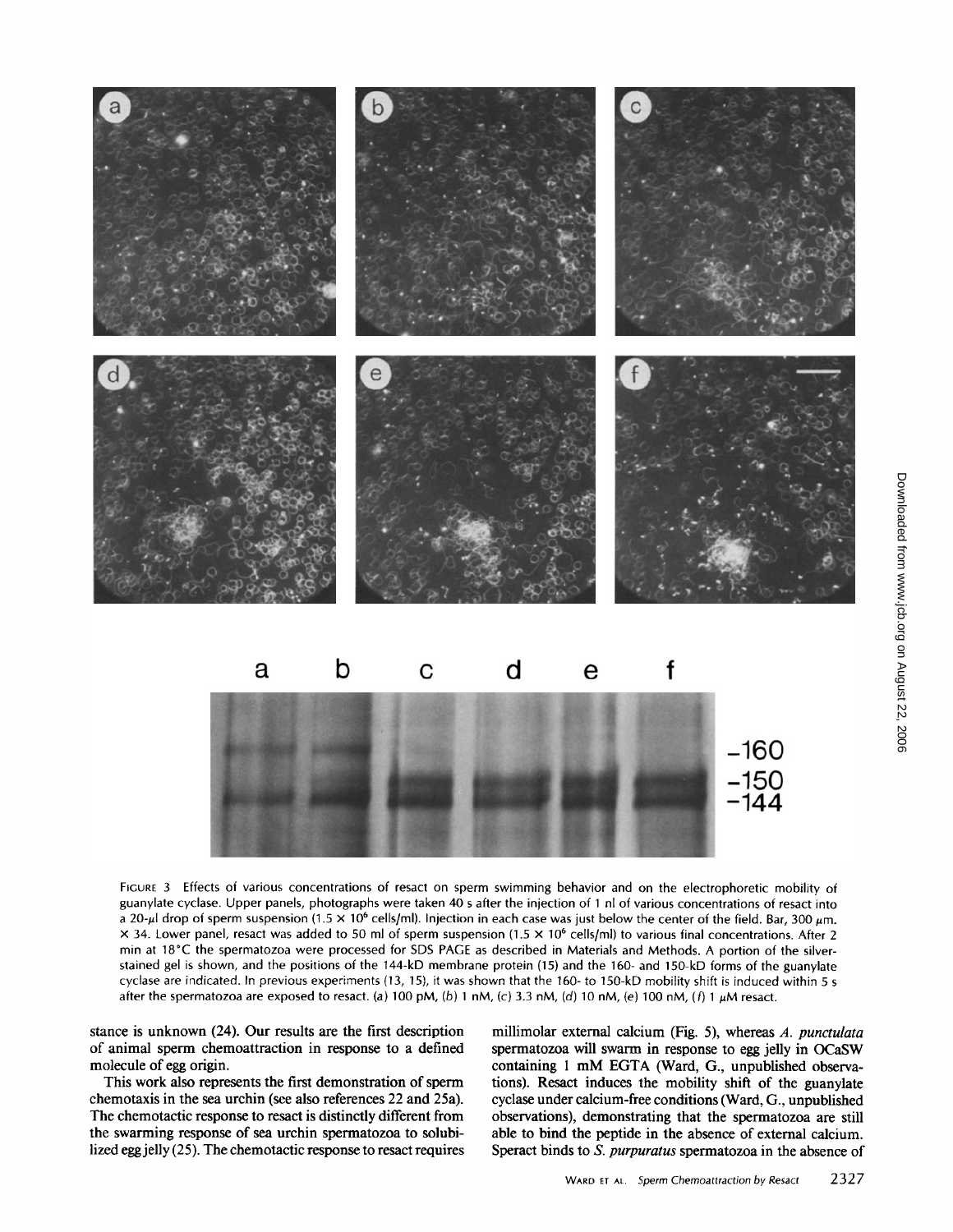

FIGURE 5 Resact acts as a chemoattractant only in the presence of millimolar external calcium. ASW and OCaSW were mixed to give final Ca<sup>2+</sup> concentrations of (a) 10 mM, (b) 3.5 mM, (c) 1.15 mM, (d) 0.5 mM, (e) 0.15 mM. Solutions of resact (1  $\mu$ M) and suspensions of sperm (1.5  $\times$  10<sup>7</sup> cells/ml) were prepared at each calcium concentration. A 20-µl drop of sperm suspension was put on a slide, and photographs taken 30 s after injecting 1 nl resact. In all cases, injection was in the middle lower half of the field. Bar, 300  $\mu$ m.  $\times$  34.

external calcium (26).

Spermatozoa pretreated with concentrated solutions of resact do not respond to resact from the micropipette (Fig. 4). If the dissociation of resact from its surface receptor  $(15-17)$ is relatively slow (as appears to be the case with speract and the speract receptor [26]), it may be that the pretreated spermatozoa cannot respond chemotactically to resact because their resact receptors are already occupied. Studies of receptor occupancy await the synthesis of radioactive resact.

The observation that the chemotactic response shows an

2328 THE JOURNAL OF CELL BIOLOGY - VOLUME 101, 1985

absolute dependence on external calcium may be significant in terms of understanding the basic mechanism underlying sperm chemotaxis. Calcium has a profound effect on the asymmetry of the flagellar waveform in detergent-demembranated, reactivated sea urchin spermatozoa (27-29). These effects have been reproduced with *A. punctulata* spermatozoa (Brokaw, C. J., unpublished observations). Since directed turning of a spermatozoon towards a chemoattractant probably involves changes in the symmetry of the flagellar beat (30, 31), levels of calcium in the axoneme may modulate the